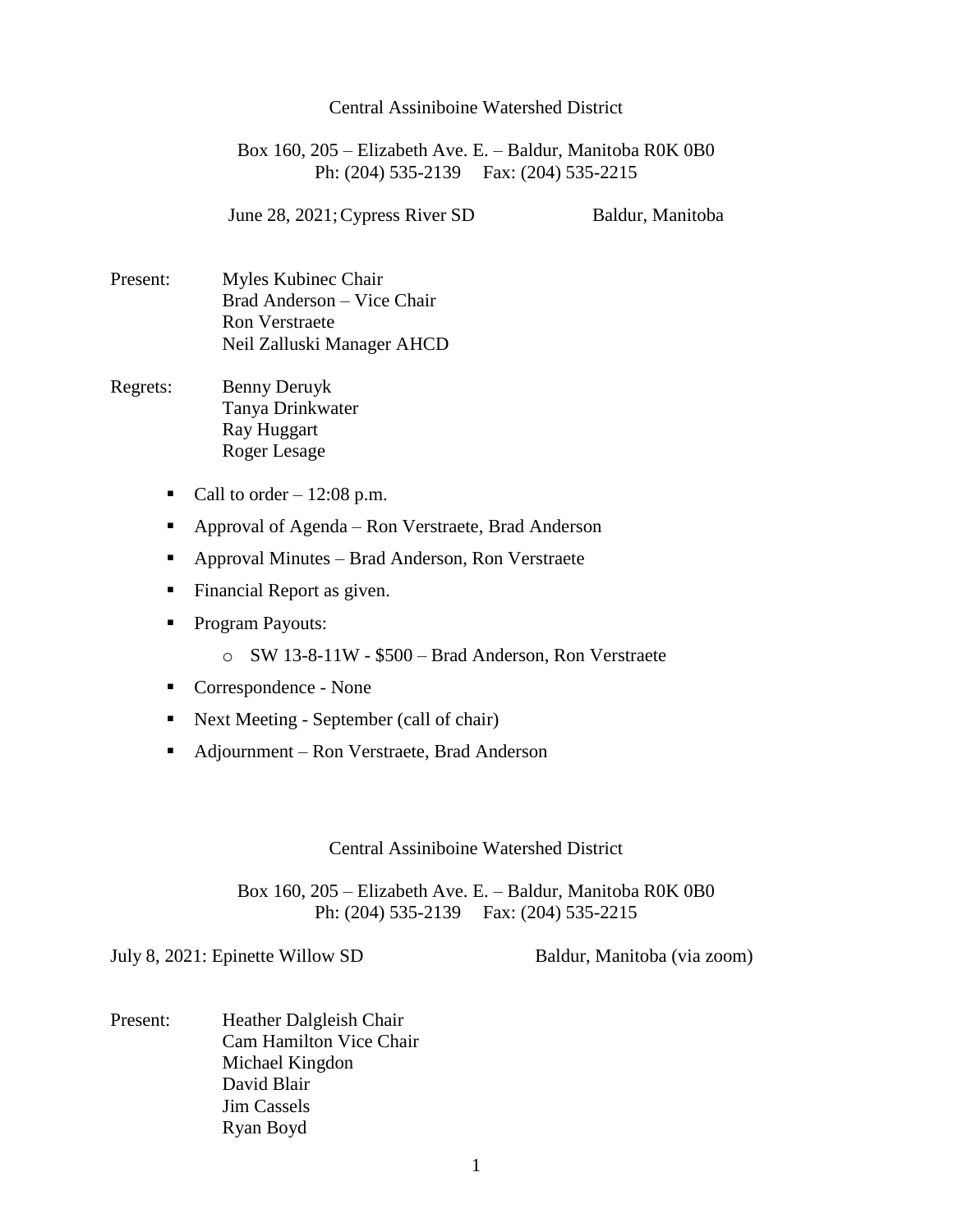Ches Bollman Neil Zalluski Manager AHCD

- Regrets: Frank Hyndman Justin Daymond Murray Richardson Barry Cullen Henry Booy Dennis Pearson Keith Syslak
	- Call to order  $-7:45$  p.m.
	- Approval of Agenda –
	- Approval of Minutes  $-$
	- Waddle Alternate Watering System \$7,500 Ryan Boyd, Jim Cassels
	- **Program Payouts:** 
		- o NAPE-MULCH-21-02 \$85.00
		- o NAPE-TREES-21-03 \$768.50
		- o Total \$853.50 Jim Cassels, Cam Hamilton
	- Next Meeting: September (call of chair)
	- Adjourn Cam Hamilton, Ryan Boyd

Central Assiniboine Watershed District

Box 160, 205 – Elizabeth Ave. E. – Baldur, Manitoba R0K 0B0 Ph: (204) 535-2139 Fax: (204) 535-2215

June 29, 2021: Little Souris SD (Zoom) Baldur, Manitoba

Present: Jeff Elder- Chair Jack Elves Ted Snure Lindsay Hargreaves Michael Clark Dave Green Chris Semeschuk Walter Cullen Emil Egert Neil Zalluski Manager AHCD

Regrets: Detlef Eissner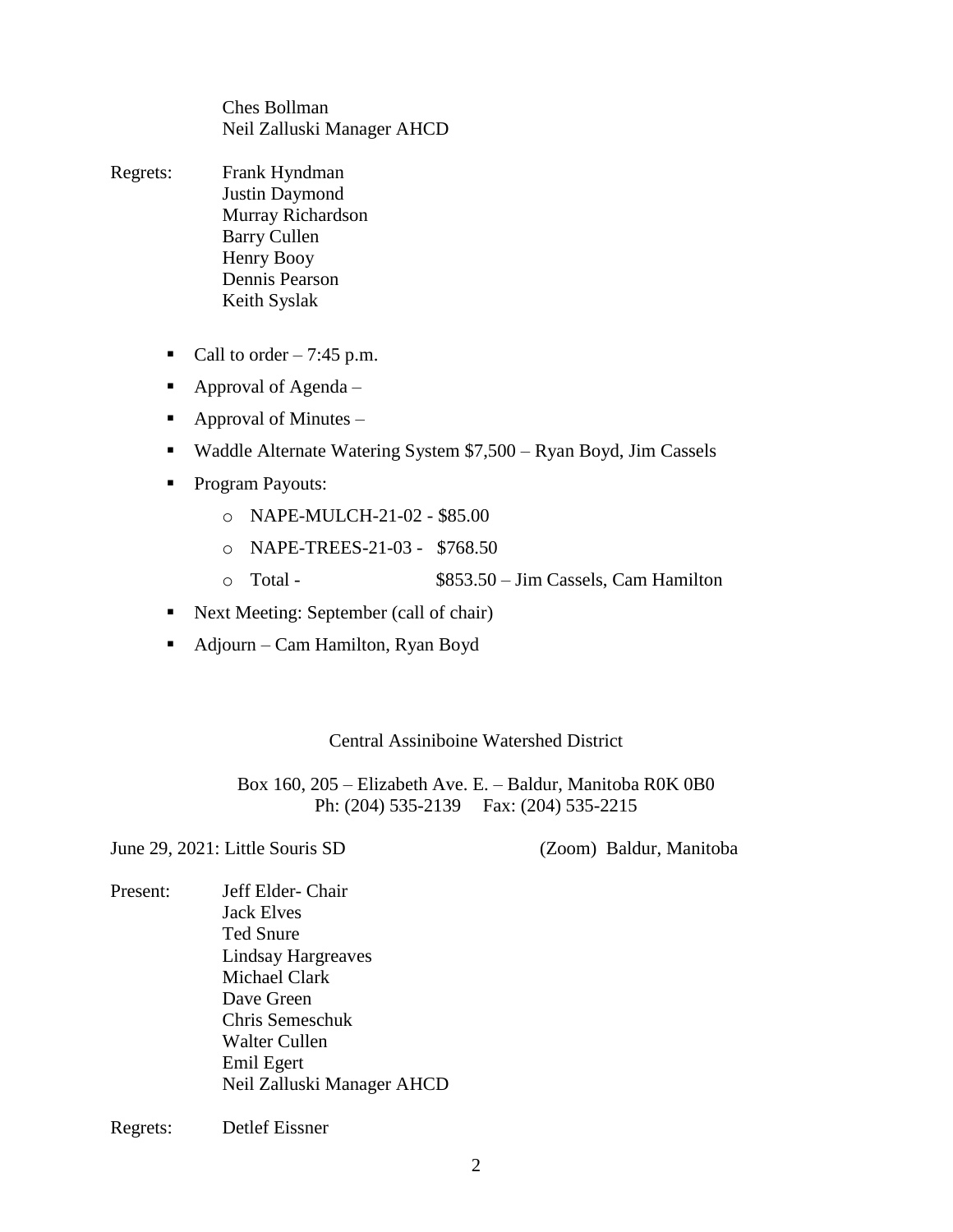Walter Finlay – Vice Chair Robbie Willman

- Call to Order  $-7:33$  a.m.
- Approval of Agenda Jack Elves, Dave Green
- Approval of Minutes Emil Egert, Ted Snure
- Financial report as presented  $-$
- City of Brandon partnered with CAWD at a figure of \$25,000 within the Little Souris SD for 8-10 ran gardens within city limits.
- Program Payouts:
	- o DWP-WE-21-02-\$1,000- Walter Cullen, Dave Green
- Next Meeting: September (Call of Chair)
- Adjournment: Mike Clark, Emil Egert

## Central Assiniboine Watershed District

Box 160, 205 – Elizabeth Ave. E. – Baldur, Manitoba R0K 0B0 Ph: (204) 535-2139 Fax: (204) 535-2215

January 11, 2021: Lower Assiniobine SD Saint Claude, Manitoba

Present: Paul Gaultier Chair Will Rex Will Eert Neil Zalluski Manager AHCD

Regrets: Fred Tait Vice Chair Richard Rey Robert Graham

- Call to Order  $12:03$  p.m.
- Approval of Agenda Will Rex, Will Eert
- $\blacksquare$  Minutes Will Eert, Will Rex
- Financial Report as presented.
- La Roques Gully \$14,000 Will Eert, Will Rex
- **Elections:** 
	- o Chair Paul Gaultier
	- o Vice Chair Will Rex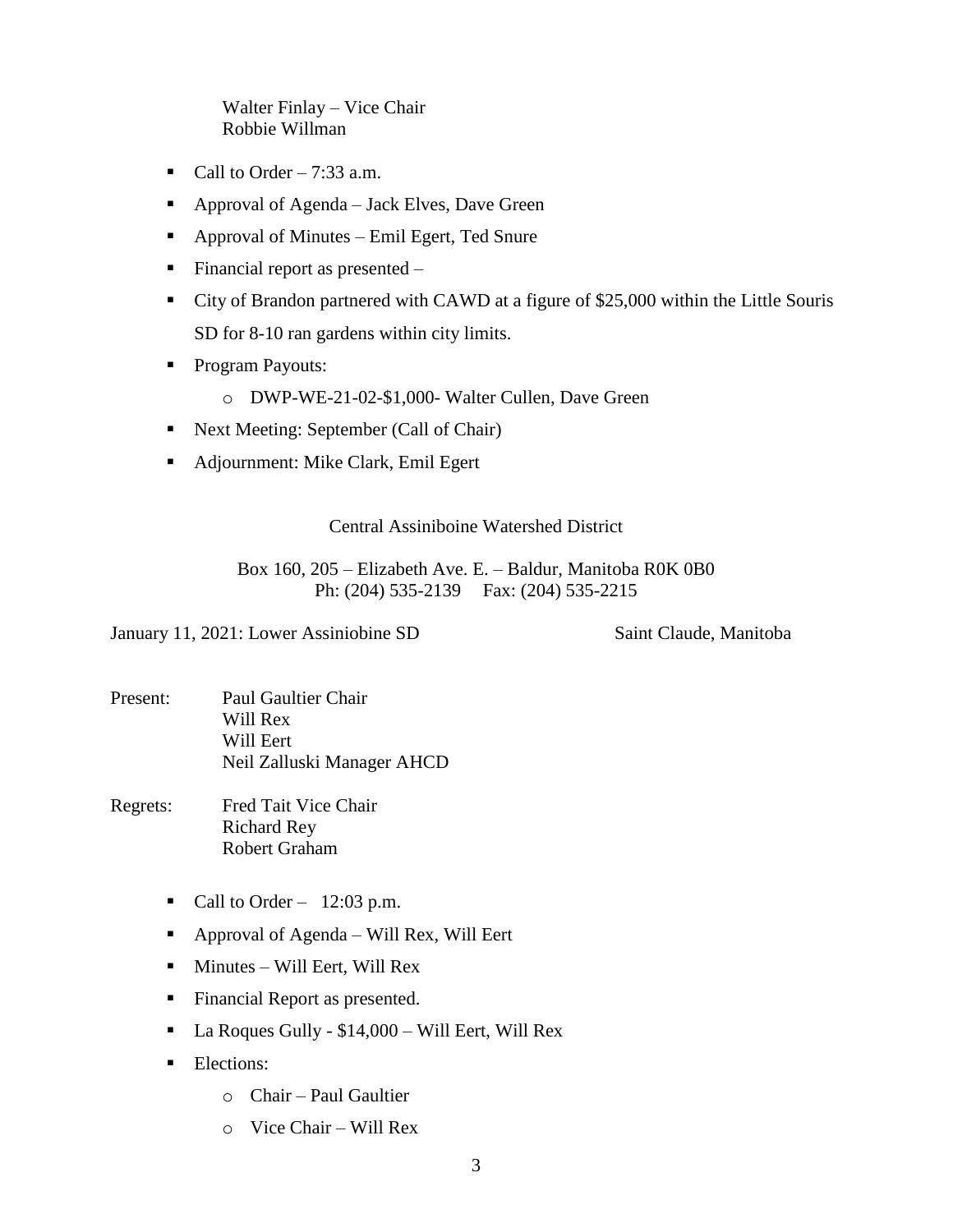- Pool Money with other Sub Districts Will Eert, Will Rex
- Next Meeting March (call of Chair)
- Adjourn: Will Eert, Will Rex

Central Assiniboine Watershed District

Box 160, 205 – Elizabeth Ave. E. – Baldur, Manitoba R0K 0B0 Ph: (204) 535-2139 Fax: (204) 535-2215

June 28, 2021: Oak Creek SD Baldur, Manitoba

Present: Hugh Stephenson - Chair Rod Durham - Vice Chair Craig Hatch Richard Hunt Jack Bolack Mike MacKay Neil Zalluski Manager AHCD

Regrets: Ryan Shearer Dennis Maranda Roger Lesage

- Call to Order :  $7:33$  a.m.
- Approval of Agenda Rod Durham, Richard Hunt
- Approval of Minutes Richard Hunt, Jack Bolack
- Financial Report As presented
- Weddell alternate watering system \$10,000 Rod Durham, Craig Hatch
- Program Payouts:
	- DWP-WE-21-04- \$1,000 Jack Bolack, Richard Hunt
- Next Meeting September (call of chair)
- Adjourn; Richard Hunt, Jack Bolack

Central Assiniboine Watershed District

Box 160, 205 – Elizabeth Ave. E. – Baldur, Manitoba R0K 0B0 Ph: (204) 535-2139 Fax: (204) 535-2215

June 30, 2021: Souris SD Baldur, Manitoba

Present: Ken Turner – Chair Bryan Jackson